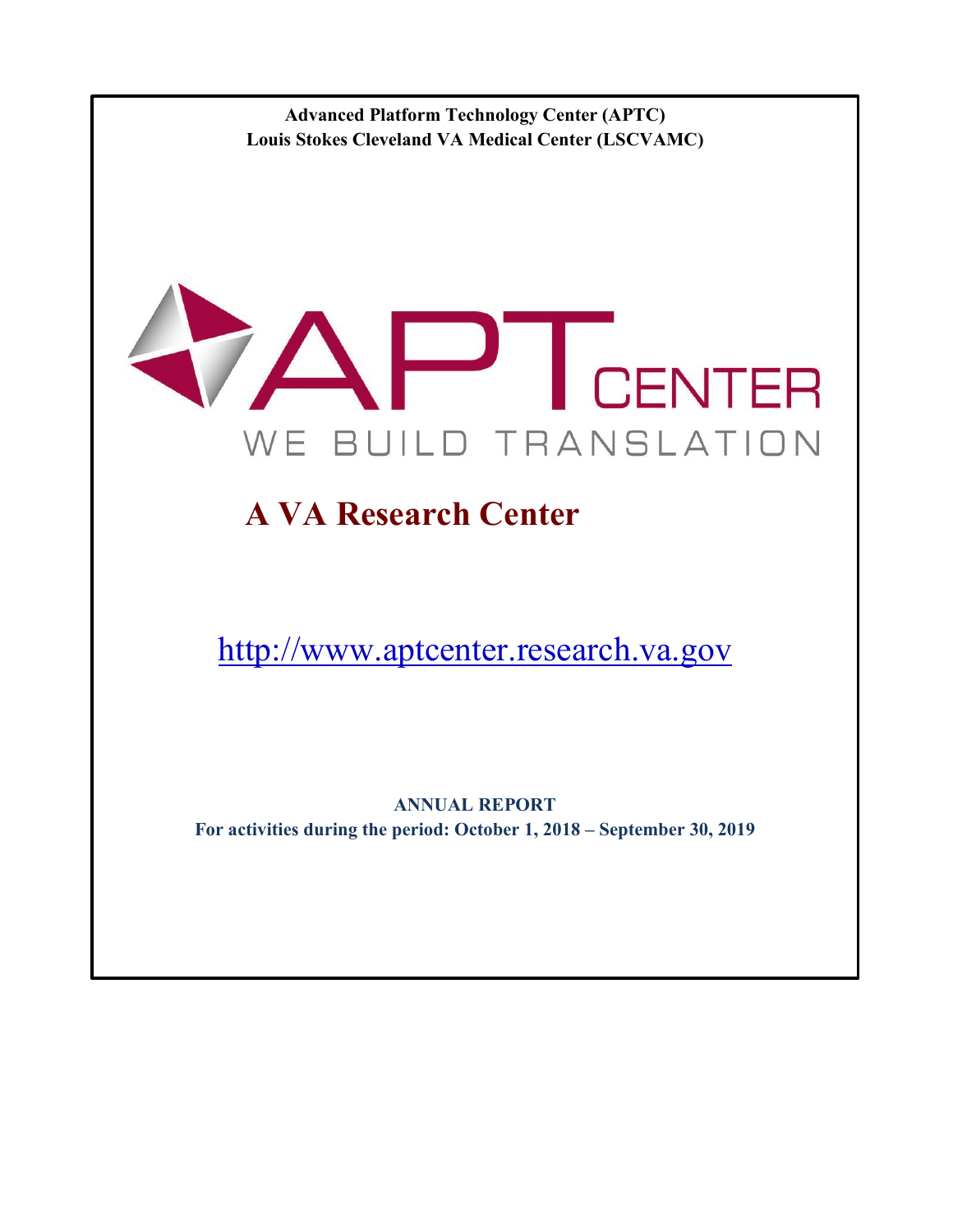#### **NARRATIVE SUMMARY KEY IMPACTS 1. VETERANS OUTREACH: Improving quality of life one Veteran at a time**



APTC staff, students, and research participants were involved in two Challenge America: Makers for Veterans (CAMVETS) events to develop innovative technical solutions for the unmet needs or challenges faced by individual Veterans with physical disabilities. Each event was a 3 day make-a-thon to create an innovate solution for a specific Veteran. APTC was instrumental in organizing and bringing the first ever CAMVETS in the United States to the LSCVAMC in Spring 2019. APTC staff worked with a wheelchair-dependent Army Veteran who has adult onset adreno leukodystrophy with ataxia to create a device that could transition him easily from his wheelchair to his

recumbent bike, tractor, and four-wheeler. All 10 teams developed a working prototype solution for their individual Veteran and filed provisional patents, 2 of which are being further pursued by the VA Technology Transfer Program. APTC "makers" in the event included Drs. Clay Kelly and Steve Majerus, and biomedical engineer Aiden Friederich. For the Fall 2019 CAMVETS, APTC makers Frank Zitko, Will Rasper, Kevin Foglyano, Kristen Gelenitis, Dr. Steve Majerus, Lisa Lombardo, Cody Dulaney, and two other employees from LSCVAMC formed a team for a wheelchair-dependent Air Force Veteran with a central nervous system disorder to more effectively use his overhead ceiling lift to perform independent squats and leg stretch exercises. Through our efforts, the Veteran re-engaged with healthcare providers at LSCVAMC and reconnected with the clinical services and other resources that he needed. The APTC team was awarded the Community Choice Award. The impact of CAMVETS is immeasurable due to the personalized treatment of each Veteran, and the APTC plans to play an increasingly expanded role in future events.

#### **2. ARCHITECTURAL ACCESS FOR VETERANS: Leveling the world with the press of a button**



The Self-Leveling Walker (SLW), an innovation conceived by Dr. Ronald Triolo, patented by the VA Technology Transfer Program (US 9,119,757B2), and prototyped/field tested by APTC staff Frank Zitko and Stephanie Bailey, meets an unmet market need for a new rehabilitation tool and mobility aid that can continuously adjust to meet the demands of independently negotiating inclined surfaces or stairs. The SLW is potentially a more affordable solution for stair navigation compared to the purchase and installation costs of bilateral handrails, ramps, or stair lifts. It also has the potential to accelerate the return to an unadapted home by reducing the time and cost of extended rehabilitation stays to safely master stairs. The legs of the SLW are coupled such that, with the press of a button, the front legs retract and the rear legs lengthen (and vice versa) with the application of gentle downward pressure from bodyweight. Releasing the button locks the legs in position until the next change in surface. When the legs are locked at the same length, the device performs exactly like a standard walker on level surfaces, making

it the only walker a user will ever need regardless of the environment. The device was successfully field-tested in two other VA Medical Centers (Cincinnati and Seattle) on almost 50 disabled veterans. The extensive interviews our team conducted with 100 rehabilitation professionals and potential consumers confirmed the value that the device would have to clinicians and patients alike. In 2018 at LSCVAMC alone, over 3,100 various types of walkers and 566 stair gliders (cost= $\$3,000+$  each) were issued by the Prosthetics & Sensory Aids Service to Veterans who might benefit from the new intervention. The next steps are to remove the remaining barriers to commercialization by optimizing the design for manufacturability and testing it to applicable standards. Licensing negotiations are underway for eventual commercial translation.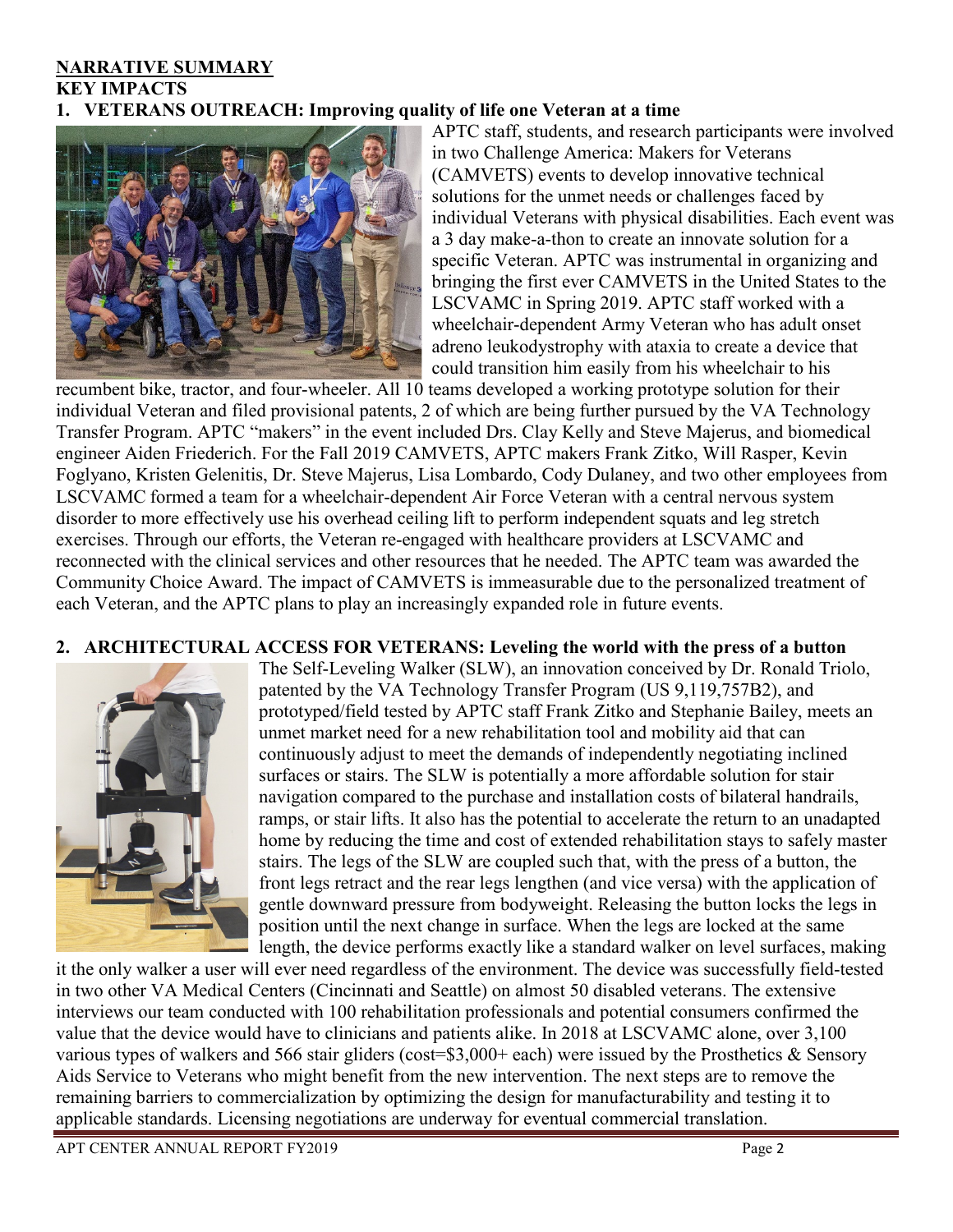#### **3. EXERCISE FOR PARALYZED VETERANS: Improving the health through biking and rowing**



The health and fitness of paralyzed Veterans is being improved via novel exercise interventions that combine surface neural stimulation with commercially available exercise equipment. Recumbent tricycles and stationary rowing machines are adapted for Veterans with spinal cord injury or disorder (SCI/D), stroke, and other paralyzing neurological conditions to communicate with a new, easy-to-use, tablet-based interface that works with a user-friendly surface stimulation system developed by the APTC. We have transferred the system outside of the laboratory to the SCI/D Service at the medical center for physical and recreational therapists to apply

clinically with their Veteran clients. Dr. John McDaniel and Ms. Lisa Lombardo, exercise physiologist and research physical therapist with the Center, are taking advantage of the new platforms to examine the physiological effects of exercise and optimize treatment paradigms for maximal benefit. Nine participants have enrolled and show positive changes in muscle strength and cardiovascular fitness, as well as feelings of improved well-being and overall better health. Dr. McDaniel recently received funding from the Nielsen Foundation to translate this work to other VA Medical Centers, Kent State University, a local adapted fitness center (Buckeye Wellness, Valley View OH), and Craig Rehabilitation Hospital in Colorado.

#### **4. MOBILITY FOR VETERANS WITH SCI: Exoskeletal-Assisted Walking**



The use of a motorized exoskeleton can enable wheelchair-dependent Veterans with spinal cord injury (SCI) to stand and walk in the community alongside their peers. It provides weight-bearing exercise and the ability to interact with others at eye level. This Cooperative Studies Project (CSP), which originated at the Bronx VA and is being led by Dr. Kristi Henzel the site PI at the LSCVAMC, aims to enroll 160 Veterans assigned to either a standard of care group, who continue their usual activities in their wheelchairs, or an Exoskeletal-Assisted Walking (EAW) group, who are trained to safely operate and are issued an EAW device for four months of use in their homes and communities. The impact on quality of life (QOL) and overall health are being monitored and compared to the standard of care of wheelchair use alone. Increased QOL is anticipated along with improvements in reported bladder, bowel, and pain issues, cholesterol profiles, fasting plasma glucose, and

insulin levels, as well as decrease in total body fat mass and sleep disturbance, and increases in physical functioning and social and emotional health. *Currently, we are not able to share results or enrollment numbers due to CSP restrictions.*

#### **5. TREATING INCONTINENCE: Addressing a major concern of aging or paralyzed Veterans**



The global prevalence of urinary incontinence is enormous, with approximately 60% of men and women over age 60 experiencing stigmatizing symptoms of urine leakage. Furthermore, 80% of individuals with SCI/D have lower urinary tract dysfunction and limited sensation of bladder fullness. Uncontrolled urine leakage can be especially problematic in this group, since it sharply increases the risk of pressure ulcer infection and can set off a cascade of negative health events. Veterans are disproportionately affected by urinary incontinence, who consistently rank better treatment options among their most important health concerns. Led by Dr. Margot Damaser, our Incontinence Technologies program approaches this critical health issue from three complementary directions: 1)

Developing new sensors for improved diagnosis and personalized medicine, 2) Integrating them into new neurostimulation treatments for Veterans with SCI/D, and 3) Providing clinicians with new tools to better understand how the nervous system and bladder interact, thereby enabling the discovery of new interventions. We are currently negotiating a Joint Development Agreement with a major manufacturing company for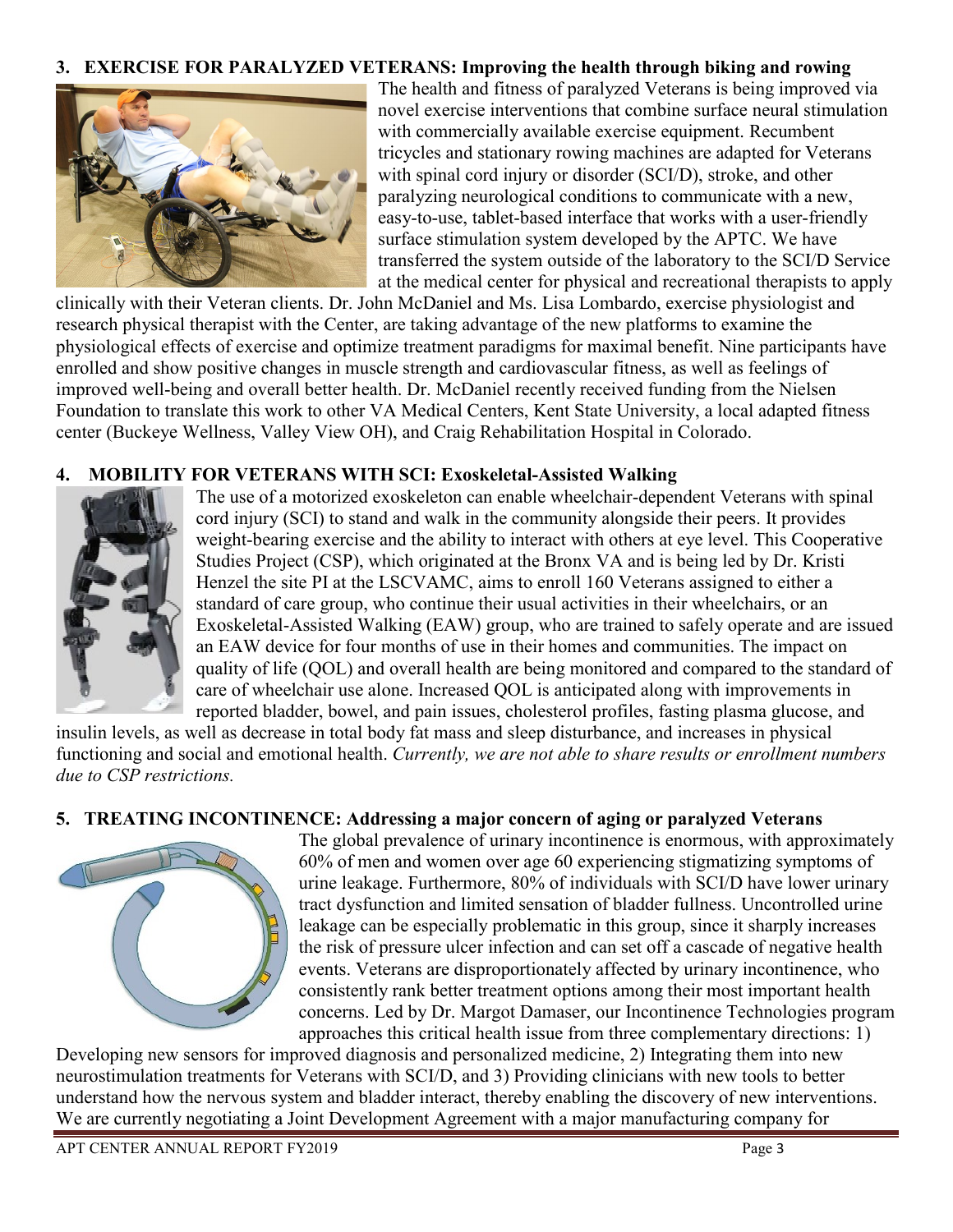manufacturing the Incontinence Technologies, as well as negotiating a license of our issued patent, US #10,478,113B2. We have also executed an Evaluation Agreement with Hologic, Inc. to enable market research of one technology, the UroMonitor.

# **6. SENSATION FOR VETERANS WITH LIMB LOSS: Prosthetic hands and feet that feel**



APTC Core Investigators are the world leaders in restoring useful and naturalistic sensation to Veterans with upper and lower limb loss. Drs. Paul Marasco, Ronald Triolo, and Dustin Tyler are advancing the field of prosthetics and implanted sensory neuroprostheses that allow amputees to feel the interactions of their prostheses with the environment as if their limbs were intact. Forty-one Veterans have been enrolled to their studies and five have taken their sensory-enabled upper limb prostheses for long-term at-home testing. The projects are moving beyond sensory mapping to 1) Determining how amputees transition to and interact with their new sensory prostheses, 2) Understanding how the subjects choose to use

their devices, and 3) Identifying when the device is perceived to be most useful. The goal is to have users think of their prostheses as parts of their bodies, instead of inanimate tools connected to their residual limbs. In August, Dr. Tyler published an account of the overwhelmingly positive results of a four month at-home trial of the implanted upper limb sensory neuroprosthesis in *Frontiers of Neuroscience*, which has already garnered 1,900+ views and almost 400 downloads. Drs. Marasco and Triolo were both published in *Nature Scientific Reports* and have accumulated 360+ and 670+ article views, respectively. Plans include initiating a VAsponsored 15 subject clinical trial of the completely implanted upper limb sensory neuroprosthesis in preparation for pre-market approval via the Humanitarian Device Exemption, extending the lower limb program from trans-tibial to trans-femoral amputees, and pursuing applications in limb loss due to diabetes.

### **KEY SERVICES**

### **1. APTC Investigators organize IEEE BioCAS conference & NeuroCAS workshop**

The IEEE Biomedical Circuits & Systems (BioCAS) 2018 Conference, a premier international forum for interdisciplinary research and development activities at the crossroads of medicine, life sciences, physical sciences, and engineering that shape tomorrow's medical devices and healthcare systems, was Co-Chaired by APTC Investigators Drs. Pedram Mohseni and Dustin Tyler. Drs. Steve Majerus and Michael Suster from the APTC served as BioCAS Demo Session Co-Chairs. This conference brought together 265 members of our communities to broaden their knowledge in emerging areas of research at the interface of the life sciences and the circuits and systems engineering. Immediately after the conference was a 1.5-day collaborative workshop, NeuroCAS 2018, which was Co-Chaired by APTC Investigator Dr. Matt Schiefer to explore challenges from across the areas of central and peripheral/autonomic nervous system interfaces through a mixture of structured discussions followed by brainstorming and informal networking.

### **2. APTC engages LSCVAMC in workshop for nonprofit** *RePlay for Kids*

Participation more than doubled at this year's *RePlay for Kids* toy adaptation and repair workshop with 52 staff and Veterans volunteering to modify about 75 mainstream, battery-powered toys with external switches so that children with disabilities can use them. *RePlay for Kids* is a nonprofit organization for the repair of therapeutic toys and assistive technologies for children with disabilities. At the workshop, Veterans and volunteers were shown how to adapt mainstream, battery-powered toys with external switches so that children with physical and developmental disabilities could enjoy them. Fox 8 Cleveland covered the event, interviewing some of the volunteers. APTC Executive Director Dr. Ronald Triolo has been on the Board of Directors for *RePlay* since May 2001 and was elected Board Chair in 2018.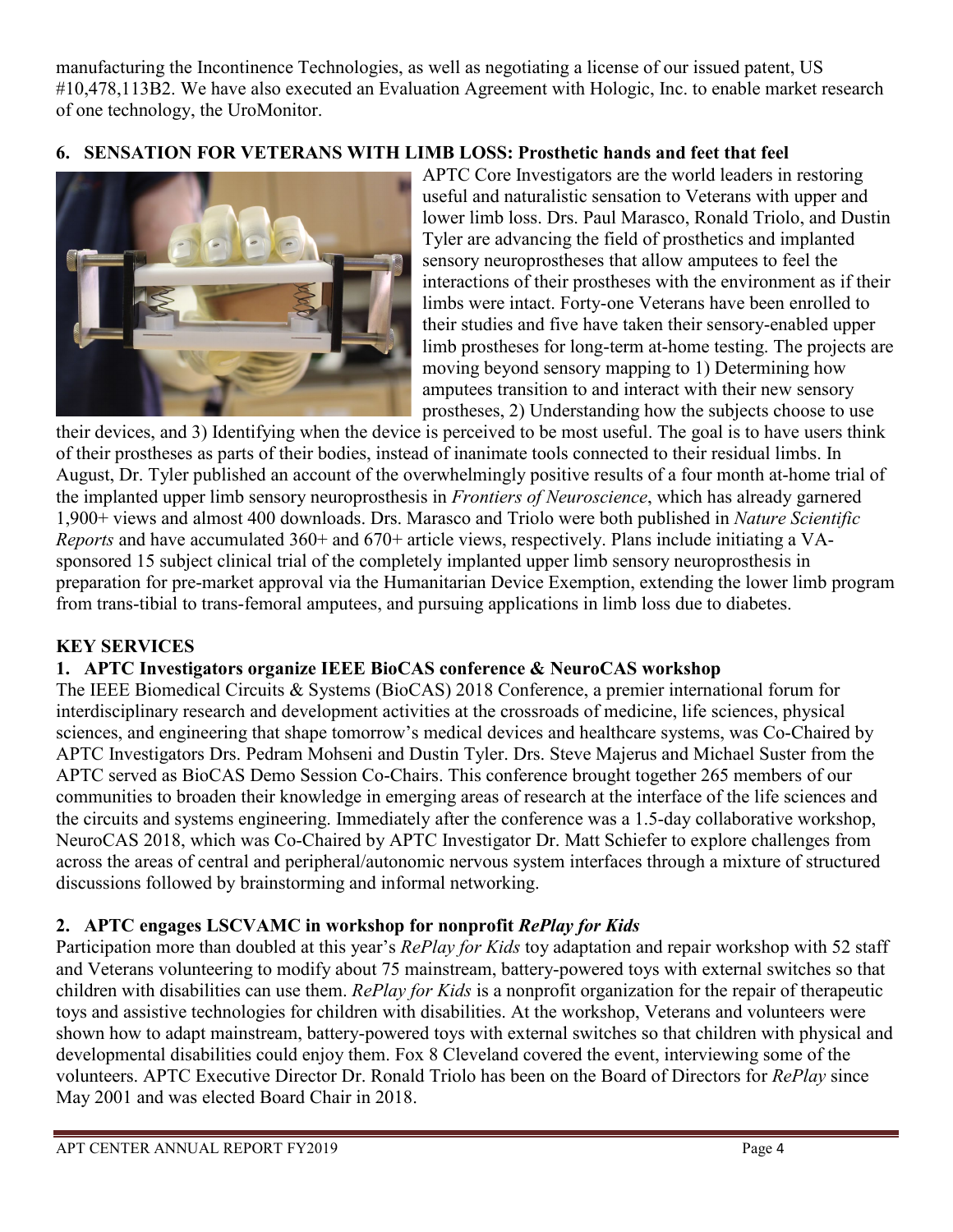### **3. APTC participates in outreach and education activities in the community**

In addition to conducting approximately 30 tours of our facilities at LSCVAMC this fiscal year, APTC investigators, staff, and trainees were a part of numerous outreach activities in the community and the medical center. Below are a few examples.

The Mean Green STEM Machine is a program designed to expose Cleveland students in grades 2-7 to a variety of Science, Technology, Engineering and Math (STEM) topics, build awareness of career opportunities in STEM, and introduce them to diverse STEM practitioners. APTC graduate students Breanne Christie, Aidan Friederich, and Nabeel Chowdhury hosted a hands-on neuroscience session that highlighted information important to Veterans health, including brain anatomy and function and how it might be compromised by trauma or disease.

Summer Research Experiences for high school students were provided by the APTC, in conjunction with the Cleveland FES Center. The two-week observational experience enabled 12 participants to sit in on patient visits with Dr. Clay Kelly in the Prosthetics Clinic, learn about creating prosthetic limbs in the Prosthetic Fabrication Laboratory, and visit with investigators and staff at 22 different labs to learn more about the research projects, career opportunities, and rehabilitative services in the VA.

#### **4. New appointments for APTC Investigators**

Dr. Jonathan Baskin, APTC Associate Director for Translation, was recently appointed to the Office of Translation and Innovation (OTI) at CWRU, where he will represent the interests of LSCVAMC in general and APTC in particular. Dr. Baskin will fully utilize this opportunity to gain access to the University's substantial translational resources, which can extend and complement those of the VA, and apply them to accelerate the dissemination and eventual commercialization of Center developments to maximize their impact to Veterans.

Dr. Kath Bogie was elected to the Board of Directors for the Wound Healing Society (WHS) where she has served on the Education Committee since 2011. The mission of WHS is to improve wound healing outcomes through science, professional education, and communication. Dr. Bogie is serving a three-year term (2018- 2021) and attends regular meetings.

Dr. Mark Weidenbecher was appointed to the Otolaryngology Veteran Affairs Committee, an Academic/Foundation committee of the American Academy of Otolaryngology – Head and Neck Surgery/Foundation (AAO-HNS/F). Committee members voluntarily apply to serve two-year terms which will afford Dr. Weidenbecher the opportunity to help advance the science and art of medicine related to otolaryngology, specifically as it is related to Veterans healthcare. He joins Dr. Jonathan Baskin, who has been a member since 2017, in providing this service to Veterans.

### **5. APTC participates in the VA RR&D Roadshow at AOPA in San Diego**



Investigators and research participants with upper or lower limb loss in the sensory restoration projects of Drs. Dustin Tyler and Ronald Triolo, including one Navy Veteran, demonstrated their systems at the American Orthotic and Prosthetic Association (AOPA) National Assembly at the San Diego Convention Center as part of the Rehab Roadshow organized by VA Office of Rehabilitation Research & Development (RR&D). This activity highlighted the impact of the technologies developed by RR&D, and the Center's commitment to translating it to disabled Veterans. During the meeting, Dr. Tyler moderated a special symposium entitled *Prostheses that Feel: Clinical and Technical Considerations for Restoring Sensation to Upper and Lower Limb Amputees* organized by APTC investigators and staff Drs. Hamid Charkhkar, Emily Graczyk, and Courtney Shell to present our recent advances

in restoring naturalistic sensation after limb loss. There were over 2,000 attendees at this year's AOPA, which provided an opportunity for us to help RR&D disseminate information to orthotic, prosthetic, and pedorthic professionals.